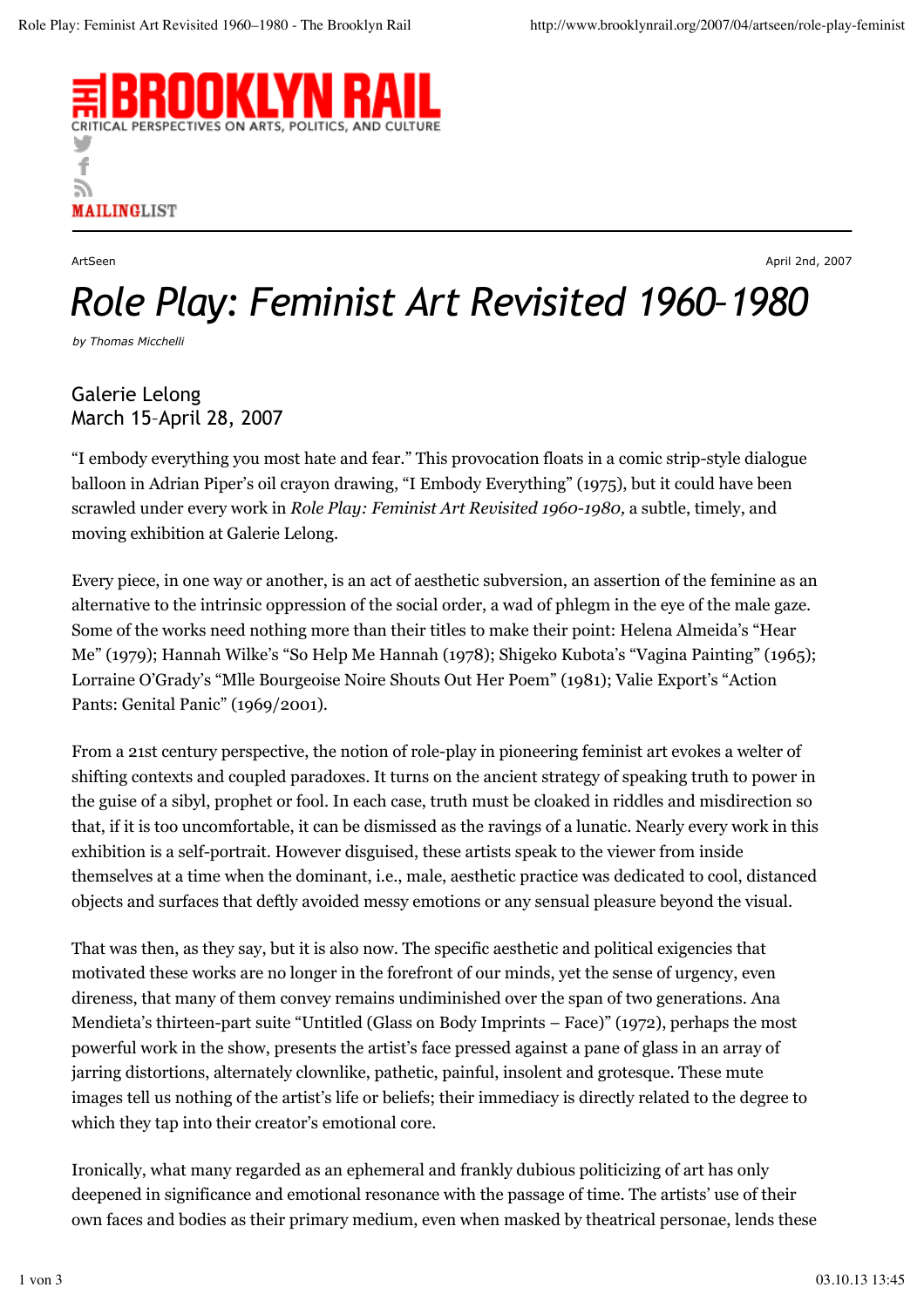works a heavily autobiographical aspect that leads us to contemplate what has happened to those faces and bodies in the intervening years. The tragically shortened lives of Ana Mendieta, Hannah Wilke and Francesca Woodman, to name the most well-known, inevitably informs their work. It's difficult to look at Mendieta's face painfully crushed against a sheet of glass and not think about her fall from a high-rise apartment window. Similarly, Hannah Wilke in "So Help Me Hannah," an iconic image of the time, no longer feels like an avenging sexual angel glorying in her naked desirability. Instead of focusing on fantasy elements like Wilke's silver pistol and white pumps, we become more aware of the bruises and blemishes on her skin. This is not the idealized form we once took it to be, but the nakedness of a real body that will age, sicken, and wither away. Nine years after these photos were taken, Wilke was diagnosed with the cancer that would kill her in 1993. And Francesca Woodman, who committed suicide at the age of twenty-two, haunts her psychologically charged, richly allusive and sumptuously toned black-and-white photographs like a wraith: hidden behind a ruined fireplace; curled inside a curiosity cabinet; cowering shadowy and naked in a museum vitrine; crawling around the corner of a rough stucco wall to encounter herself in a discarded mirror. What might have seemed like the adventures of a latter-day Alice now feels like rehearsals in self-annihilation.

Unlike their male counterparts, with their pristine boxes, striped paintings and hands-off renderings of celebrities and images culled from ads and cartoons, the artists in this exhibition dirtied their hands in the stuff of life. It's this sense of earthiness that distinguishes their most trenchant works. Anna Maria Maiolino's "Entrevidas / Between Life" (1981), a photographic triptych of a woman's bare feet striding across a pavement dotted with luminous white eggs, is so densely tactile that you can feel the papery skin of her soles and the grit of the brick paving. Lynda Benglis' video, *Female Sensibility* (1972)—twelve minutes of Benglis and fellow artist Marilyn Lenkowsky kissing each other—is infectiously sensual; the two women seem to be drowning in the delirium of their touch, taste and smell. And Yoko Ono's notorious 25-minute film, *Fly* (1970), which follows a fly crawling in extreme close-up across a sleeping woman's naked body, feels even more visceral. The soundtrack, filled with Ono's vocalized drones, chirps and gutturals, reflects the creepy, tickly sensation of a bug moving slowly across your skin, a feeling that becomes almost unbearable when the fly sets about exploring the woman's eyes, nostrils and lips. Again, death—in this instance, the murder of John Lennon, credited as co-director—seeps into our experience of the film, which ends with as many as seven flies crawling across the body, splayed on a mattress like a corpse on a bier.

To play a role is to embody a character. These artists embodied their art, many quite literally. Four decades old yet astonishingly fresh, the work they made was a rejoinder to the overly intellectualized and impersonal art of their time, and of ours. The artists in *Role Play* equated art with the body, and that simple act affirmed art as a living, breathing thing, impure and imperfect, steeped in personal histories, emotions, and experiences, bristling with contradictions and no stranger to death.

## **RECOMMENDED ARTICLES**

Alex Katz *First Sight: Working Drawings from 1965–2002*

*by Thomas Micchelli* Love/War/Sex

*by Hrag Vartanian* The Culture of Curating and the Curating of Culture(s)

*by Loney Abrams* Perfect Man Show